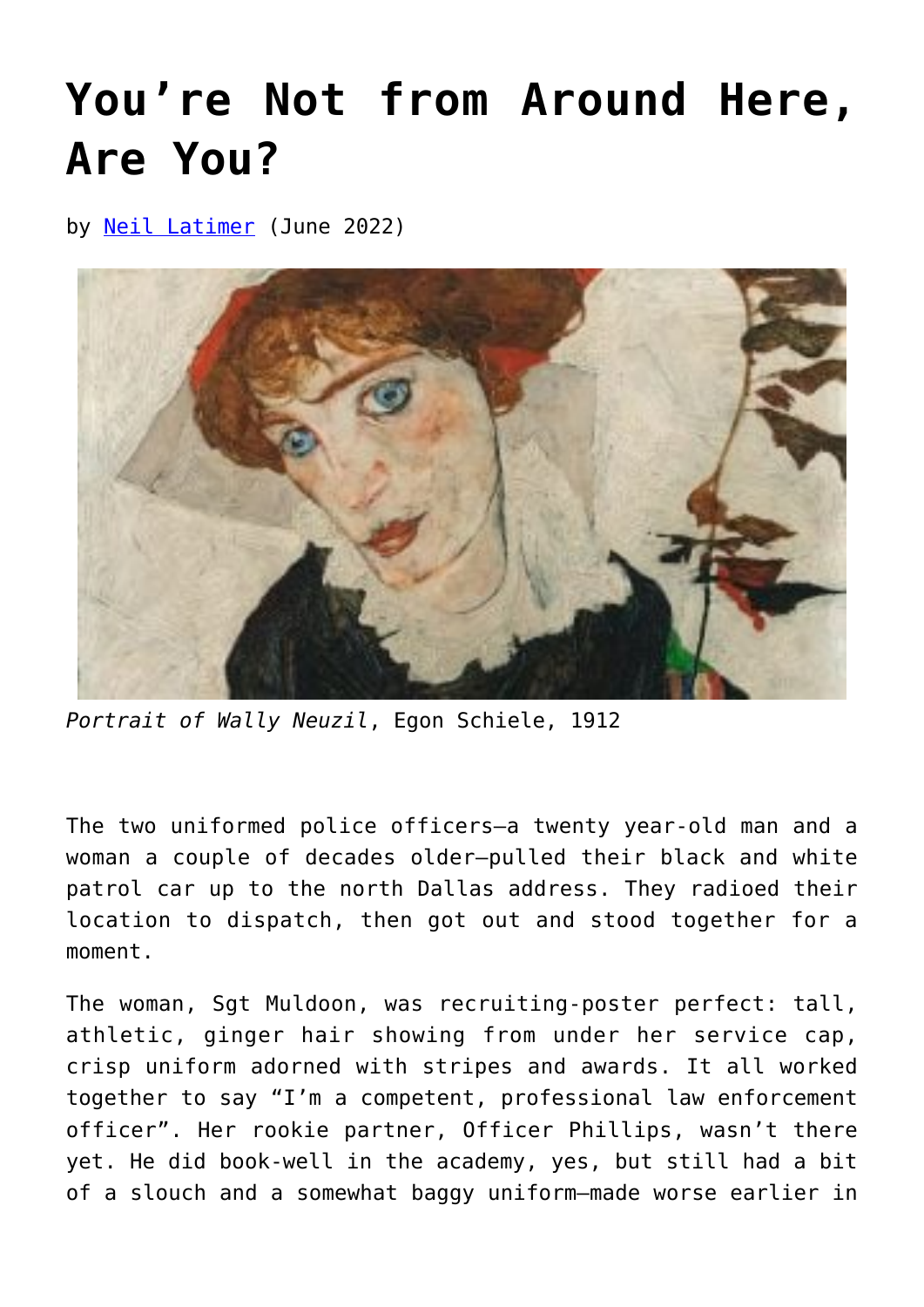the day by a spot from spilled donut cream filling. Nevertheless, Muldoon saw the potential in the young man and was a good mentor.

She hooked her thumbs over her service belt and took in the scene. "Always look for details that may tell you something before going in," she instructed. "For example, do you see anything unusual there?"

He looked. "Modest suburban house, well kept." He squinted and frowned. "Front door is painted bilious green with orange circles, which is a bit off-putting."

"And?" she said.

He shook his head.

"Look at the car in the drive."

"Don't recognize the make, has a streamlined body. Color seems to shift up and down the rainbow—now blue, now green, now yellow. Kinda neat."

She nodded. "Good. But there's something else. It has no wheels. It just hovers there off the ground. What does that tell you?"

"It must be a Tesla," he beamed, proud of his answer.

"Also, it has no Texas plates," she pointed out. "In fact, it has no license plates at all. Why do you suppose that is?" She arched an eyebrow at the possible—likely even—ramification.

"I see," Phillips said, stroking his chin. "More and more of them are showing up here these days, aren't there."

Together they walked up to the front door and rang the bell, not noticing a few plants in the front bed scuttling away from their approach. From inside the house came a sound something like a sitar being thrown down an endless flight of stairs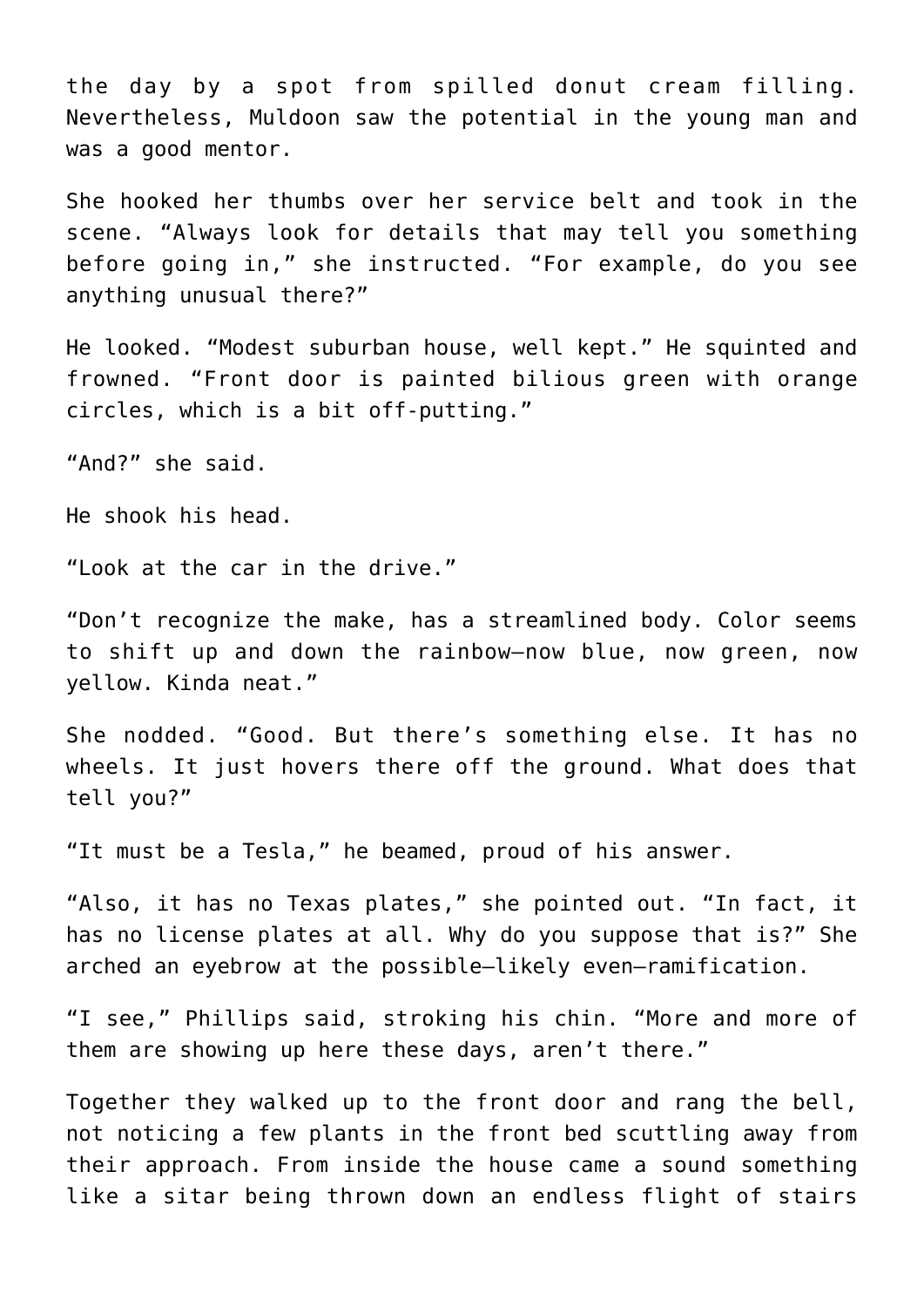with tuba and harmonica backup.

"More and more of 'em every day," said Phillips.

A woman, age difficult to say but young, opened the door to look at the officers. Really look at them. One eye focused on Muldoon, the other on Phillips. "Can I help you?" The woman was wearing slacks and a shirt, nothing unusual there, but had her bra on the outside of the shirt. She also had a bright yellow wig sort of perched on top of her head.

Phillips mumbled under his breath, "More of 'em every day".

The sergeant explained. "I'm Sergeant Muldoon, this is Officer Phillips. We're checking on a report of unusual activity in and around your address. Mind if we come in to talk about it? It probably won't take more than a couple of minutes."

Both her eyes focused on Muldoon. "Is this where I'm supposed to say 'Hit the road, copper, you got nothin' on me'? Or something like that?"

"We'd prefer you say 'Come on in and let's talk'."

She did so, then opened the door wider and showed them to the small, tidy kitchen. "Please seat. What do we need to talk about?" she asked, sweeping her hand in an arc toward a softball sized purple globe on the table, shutting the . . . music . . . off.

"I haven't noticed any strange activity around here," her voice betrayed a forced casualness. "I'm just making some tea. Would you like some?"

"No ma'am, we're not allowed to—" Muldoon stared open-mouthed as the woman poured cold water into a pan, dumped in an entire box of tea bags, added a bag of sugar into the mix, and took a sip.

"I'll be direct with you, ma'am," said the sergeant. "The car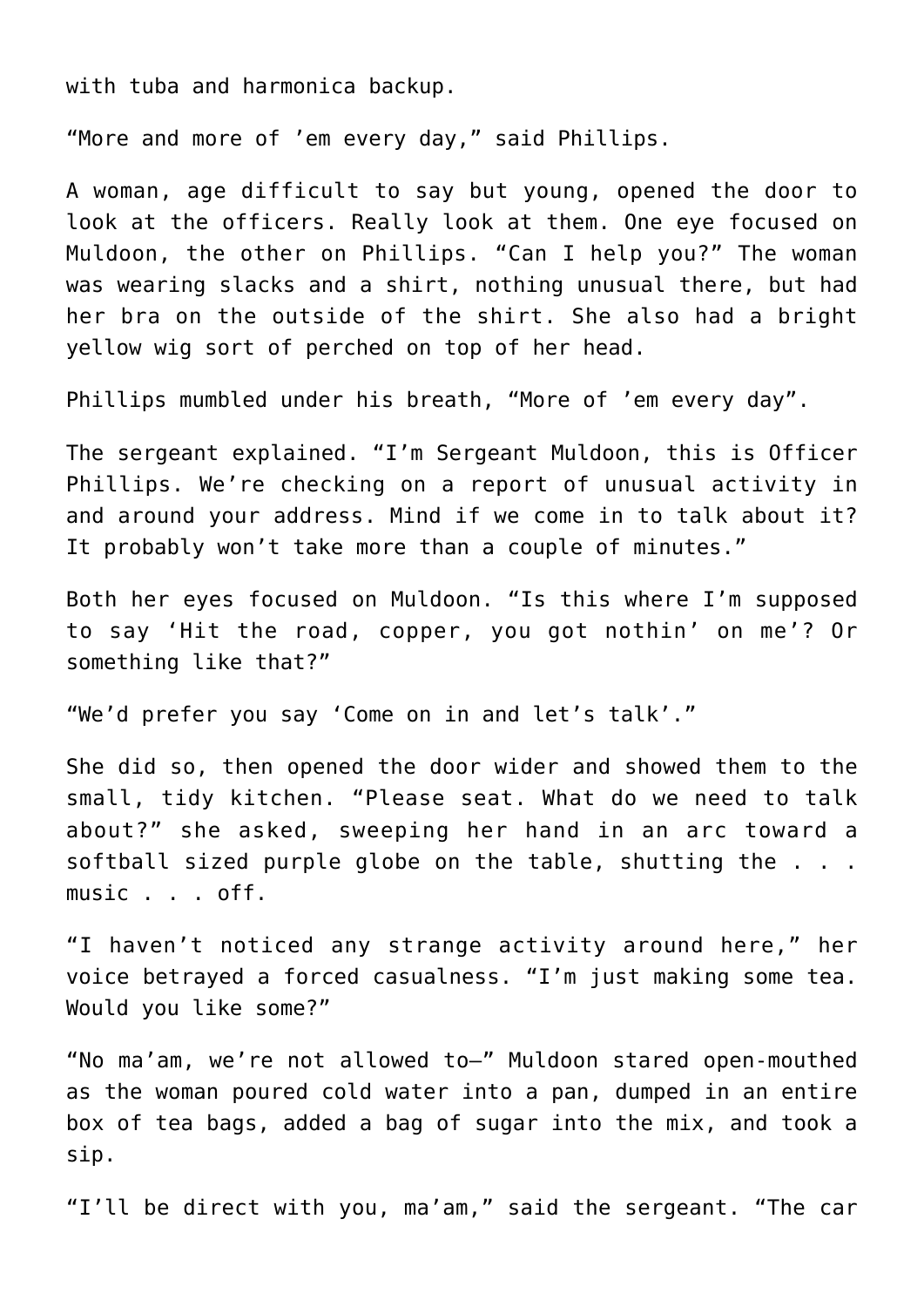in the drive, the strange music, the way you dress, and you don't even know how to make tea—it's obvious you're not from around here. And frankly, you're not welcome here. You sneak in and right away start trying to make things like the mess you left. Why don't you just go back where you came from and leave us alone?"

The woman sat down at the table, swallowed hard, and let her heartache and fear gush out. "I knew the authorities would come sooner or later. No, I'm not from here. I just can't stand the crowding, crime, pollution, traffic, taxes, and corruption back home. It wasn't always like that, but … the only thing going for it now is the always perfect weather. I want so very much to be a good citizen here." She sniffled and wiped away tears with her shirt cuff. "I have a good job painting science fiction magazine covers. I make my own way and pay taxes. I watch local TV to learn your customs and … but I guess it's no use." Her long, shuddering sob broke Phillips' heart. "I'm not fooling anyone."

She pulled the wig off, shook her head a few times to uncurl her antennae. "I'll just go back to my home planet where I belong."

Muldoon and Phillips looked at each other and came to unspoken agreement.

"You don't need to leave," said Phillips, surprised at how cute the woman was without the ridiculous wig.

"We'll come by evenings if you want, and help you learn to fit in," offered Muldoon. "Anyone who wants to work, learn our ways, and become one of us is always welcome here."

"You see, we didn't realize you were from outer space," explained Phillips, his voice soft and apologetic. "We thought you were from California."